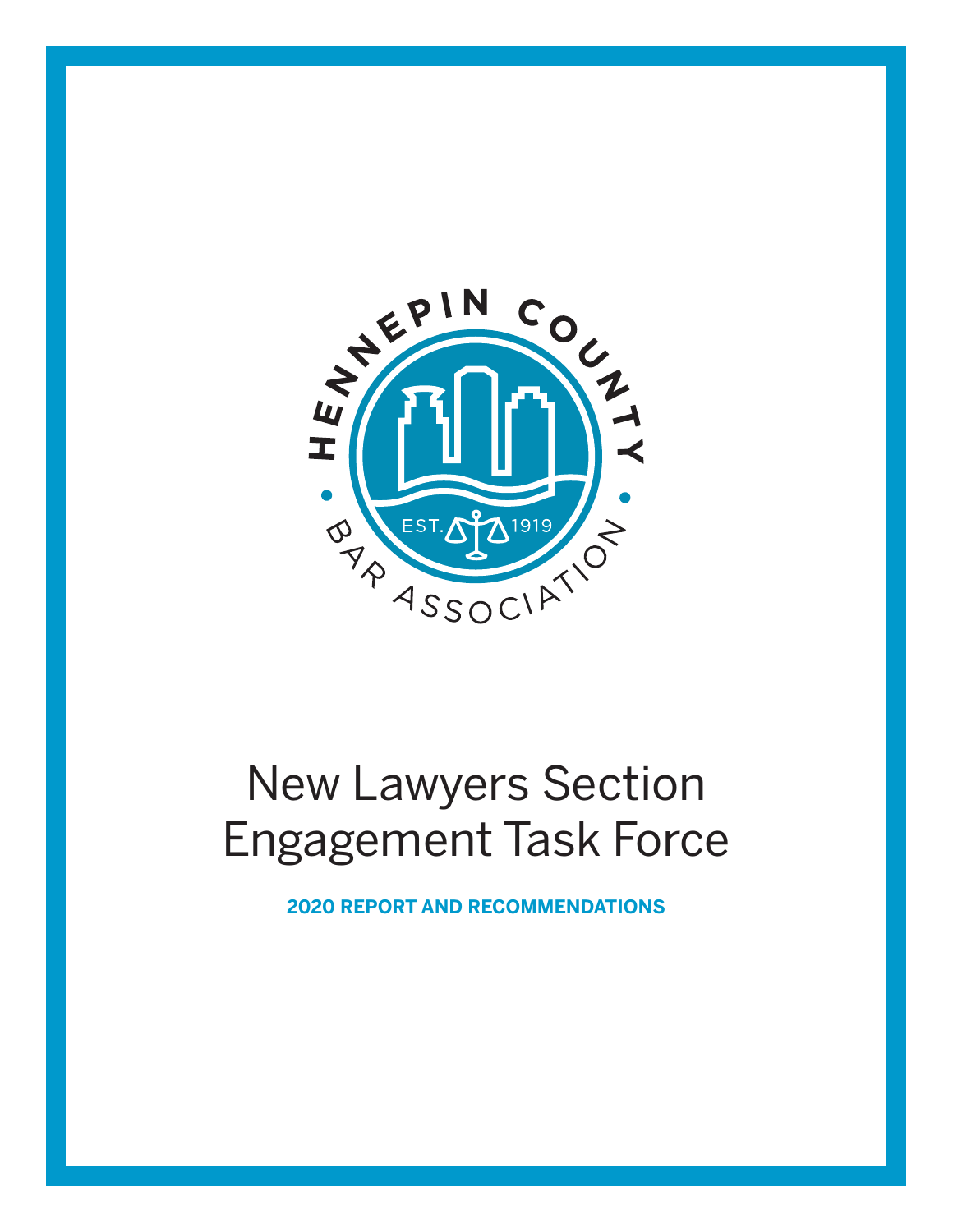

600 Nicollet Mall, Suite 390, Minneapolis, MN 55402 · 612-752-6600 www.hcba.org

#### MISSION STATEMENT:

The Hennepin County Bar Association exists to serve the needs of its membership by advancing professionalism, ethical conduct, diversity, competence, practice development, and collegiality in the legal profession. The Association shall strive to ensure the fairness and accessibility of the legal system, promote public understanding and confidence in our system of justice, and work with the courts to improve the administration of justice.

# HCBA New Lawyer Engagement Task Force Report and Recommendations

# Background

For many years, national, state, and local bar associations have experienced a slow but steady decline in membership. Nationally, about 50% of lawyers were members of the American Bar Association 40 years ago; by February of 2018, participation had decreased to just 22%. At the state level, the Minnesota State Bar Association ("MSBA") membership has declined on average about 2% per year in each of the past four years. Locally, Hennepin County Bar Association ("HCBA") membership has declined on average about 3.4% per year over the same period.

The HCBA New Lawyer Engagement Task Force (the "Task Force") was created to explore the issue of declining new lawyer membership with new lawyers themselves. The Task Force is composed of new lawyers currently involved in the HCBA, new lawyers involved in other bar associations, and new lawyers with no bar association involvement. The Task Force defined the scope of its work based on the following:

- First, effectively engaging lawyers who have recently passed the Bar Exam is paramount to the long-term health of the HCBA. How can the HCBA better connect with recently licensed new lawyers in order to increase their membership and participation?
- Second, keeping members strongly engaged throughout their careers is necessary to stabilize HCBA membership. How can the HCBA strengthen connections with existing members, especially newer members, to foster long-term membership sustainability?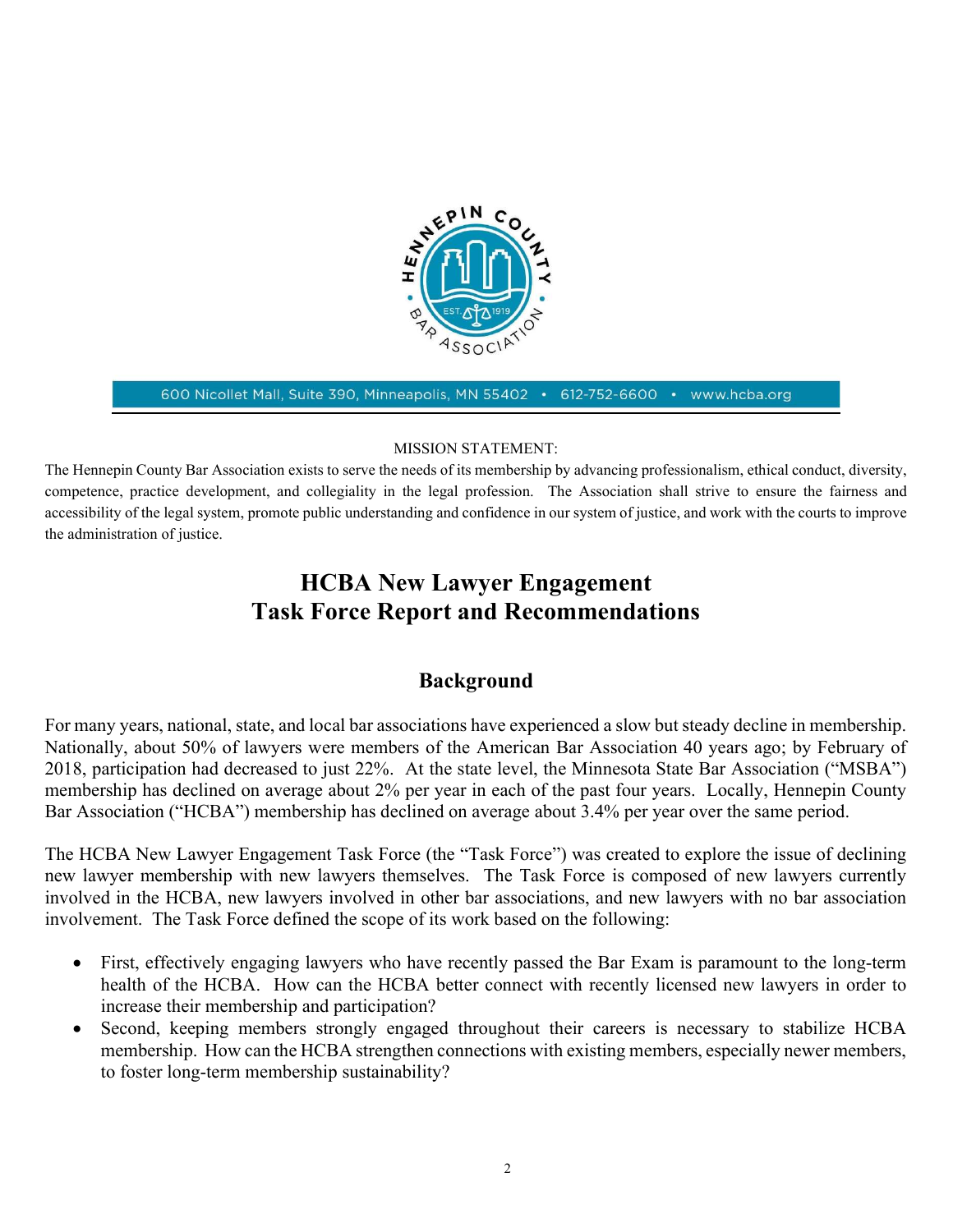# Task Force Membership

The Task Force is composed of a broad cross section of new lawyers, and members vary in terms of experience, practice area, firm size, and bar involvement. Members include:

| Name                             | Employment                   | Firm Size | <b>HCBA</b> Involvement   | Year<br>Grad |
|----------------------------------|------------------------------|-----------|---------------------------|--------------|
| Daniel Willing(Task Force Chair) | RBC Wealth Mgmt.             | $1000+$   | NLS Chair                 | 2012         |
| Benjamin Bauer                   | Nichols Kaster, PLLP         | $21 - 50$ | N/A                       | 2017         |
| Andrew Escher                    | Winthrop & Weinstine         | $51+$     | N/A                       | 2019         |
| Colin Hargreaves                 | Felhaber Larson, P.A.        | $51+$     | Social Co-Dir.            | 2017         |
| Rayeed Ibtesam                   | Yost & Baill, LLP            | $2 - 20$  | N/A                       | 2017         |
| Jacob Levine                     | Fredrikson & Byron, P.A. 51+ |           | N/A                       | 2019         |
| Lanna Magnolia                   | Judicial Law Clerk           | N/A       | N/A                       | 2017         |
| Roxanne Thorelli                 | Winthrop & Weinstine         | $51+$     | NLS Membership Dir.       | 2017         |
| Jessica Timmington Lindstrom     | Winthrop & Weinstine         | $51+$     | NLS Vice-Chair            | 2013         |
| Nick Ryan                        | Law Office of                | $2 - 20$  | <b>NLS</b> Communications | 2018         |
|                                  | Eric Cooperstein             |           | Dir.                      |              |

# Staff Support

- Cheryl Dalby
- Kara Haro
- Abby Ward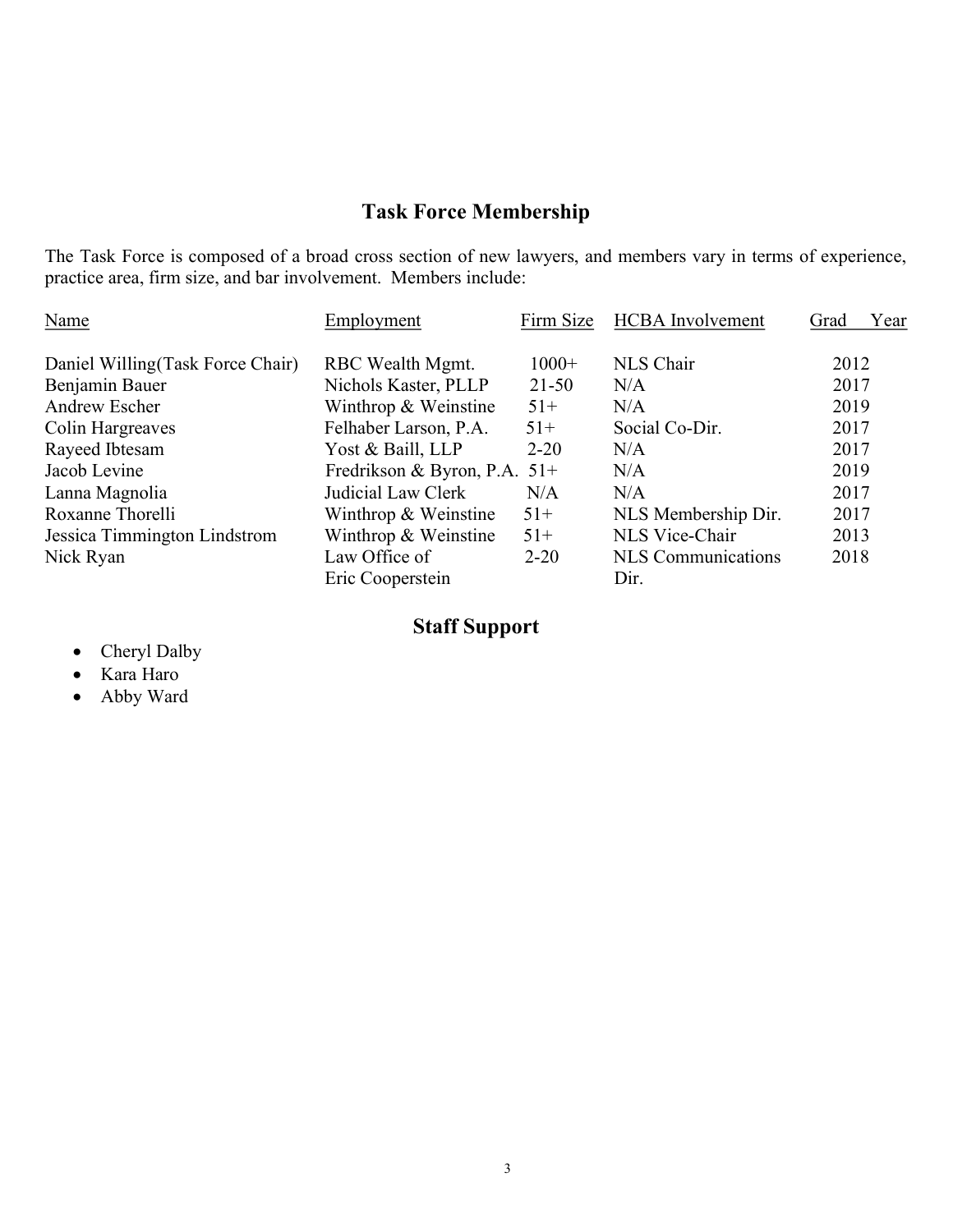# Report & Recommendations

#### Issue  $#1$  – HCBA Visibility & Messaging

#### Discussion

While new lawyers reported being generally aware of the HCBA and understood that it was a local bar association, there was widespread confusion about the HCBA's relationship with, and role among, the alphabet soup of bar associations. Further, new lawyers were often not familiar with the differences between the various bar associations, and expressed uncertainty about why a new lawyer would prefer to be involved in one over another.

Among new lawyers who did choose to get involved with the HCBA, the most common reasons for choosing it over other associations were culture and connections. HCBA events maintain a different culture than the MSBA or Ramsey County Bar Association ("RCBA") events, and new lawyers viewed this as a positive. HCBA events were described as inviting, collegial, and approachable. For many, the most important reason they initially became involved in the HCBA was because a friend, colleague, or supervisor invited them to attend an event together, or encouraged them to do so.

However, it was also the general view among new lawyers that most law firms, judges, or supervising attorneys in Minnesota do not view bar association membership as an essential or valuable part of professional advancement.

#### Conclusions

- The HCBA needs more effective messaging to distinguish itself from other bar associations.
- The HCBA has a different culture than other Minnesota bar associations and this culture should be preserved.
- Social and professional connections to HCBA members remain the most reliable indicator of initial HCBA involvement.

#### Recommendations

- 1) Build stronger inroads with the judiciary and law firm leadership to foster environments where HCBA membership is viewed as a professional benefit.
	- o It is critically important for new lawyers to believe that leading lawyers in the community are supportive and encouraging of bar membership. This needs to start with current HCBA leaders and board members being more proactive in inviting new lawyers they know and work with to attend events together and reaching out directly to new lawyers to pursue leadership positions.
	- o Additionally, we recommend the HCBA explore deepening relationships with local firms so that those firms will encourage associate involvement in the HCBA. On this point, the Task Force is in complete agreement: if the firm, judge, or company a new lawyer works for encourages and supports bar membership, new lawyers will be far more likely to get involved.
- 2) Hire a social media consultant that specializes in marketing to, and communicating with, the target new lawyer demographic (ages 25-35).
	- o New lawyers are the lifeblood of the organization over the long term, and statistically, most newly minted lawyers are between the ages of 26 and 30. Therefore, it is necessary to engage in special efforts to appeal directly to members of this group through the methods most appropriate for them.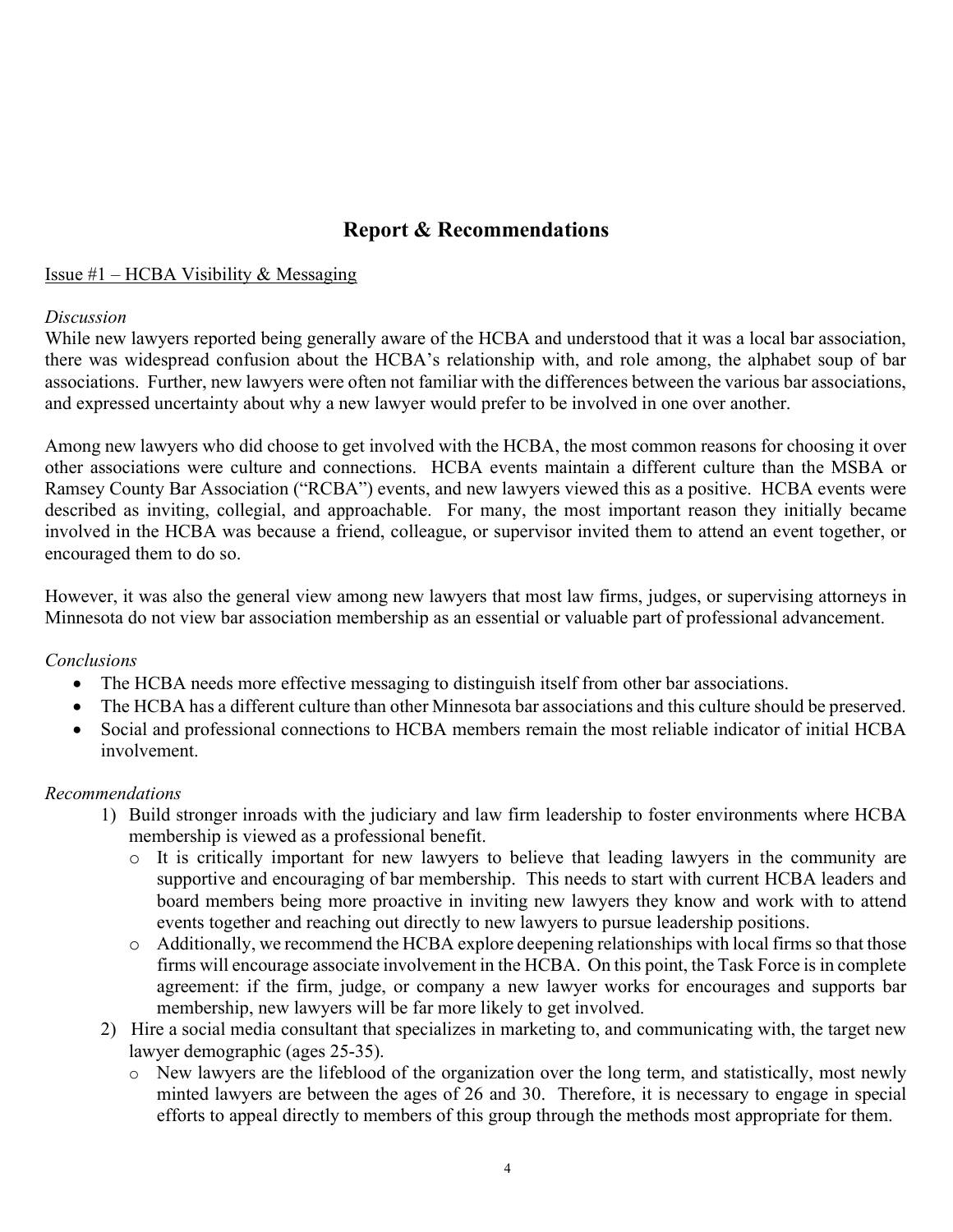Issue #2 – New Lawyer Concerns

#### Discussion

In no particular order, the Task Force identified the following as top concerns for new lawyers: jobs, professional knowledge, and student loans.

# A. Jobs:

Whether searching for that first job, or looking to change jobs, prospective jobs are often on the minds of new lawyers. The days of lawyers working for one firm their entire career have largely come and gone. Today, new lawyers commonly change firms multiple times before finding the right fit. The HCBA job board was discussed in a positive light. Although relatively few in number, the job board often has unique job postings not listed on other sites.

HCBA networking events were also discussed at length. New lawyers view networking events as valuable in the long term, but not helpful for job searches in the short term, particularly for recent graduates. This is consistent with the HCBA and the HCBA New Lawyers Section's (the "HCBA NLS") messaging that networking is a crucial part of long-term career growth, but not necessarily an effective way to find a job immediately.

The Task Force also noted that the HCBA was not unique in this respect; bar associations in general have failed to address the employment issue in any significant way.

# B. Professional Knowledge:

One issue all new lawyers encounter is a lack of professional knowledge. Any programming the HCBA provides to speed the transition from "inexperienced lawyer" to "lawyer" will be viewed favorably by new lawyers. New lawyers had a mostly favorable view of HCBA's current programming, but there was some confusion about which events were MSBA and which were HCBA, since they are at the same facility and every CLE is stand-alone. More generally, the Task Force believes that occasional CLE programs are of limited assistance in teaching new lawyers the skills they need and better solutions can be devised.

# C. Student Loans:

Student loans remain one of the most distressing issues for new lawyers. The occasional CLE about available payment plans aside, new lawyers viewed silence regarding the new lawyer debt burden as out-of-touch and unhelpful.

# Conclusions

Bar associations in general have a poor track record of addressing the concerns of new lawyers. This presents an opportunity for the HCBA to distinguish itself and appeal to new lawyers.

# Recommendations

1) Create a new NLS Sponsored HCBA Signature Event to help new lawyers find jobs. The purpose of this event would be to connect employers looking for new lawyers with the new lawyers themselves. The program would be run similar to an On Campus Interview or "OCI" program in law school, but with several significant differences.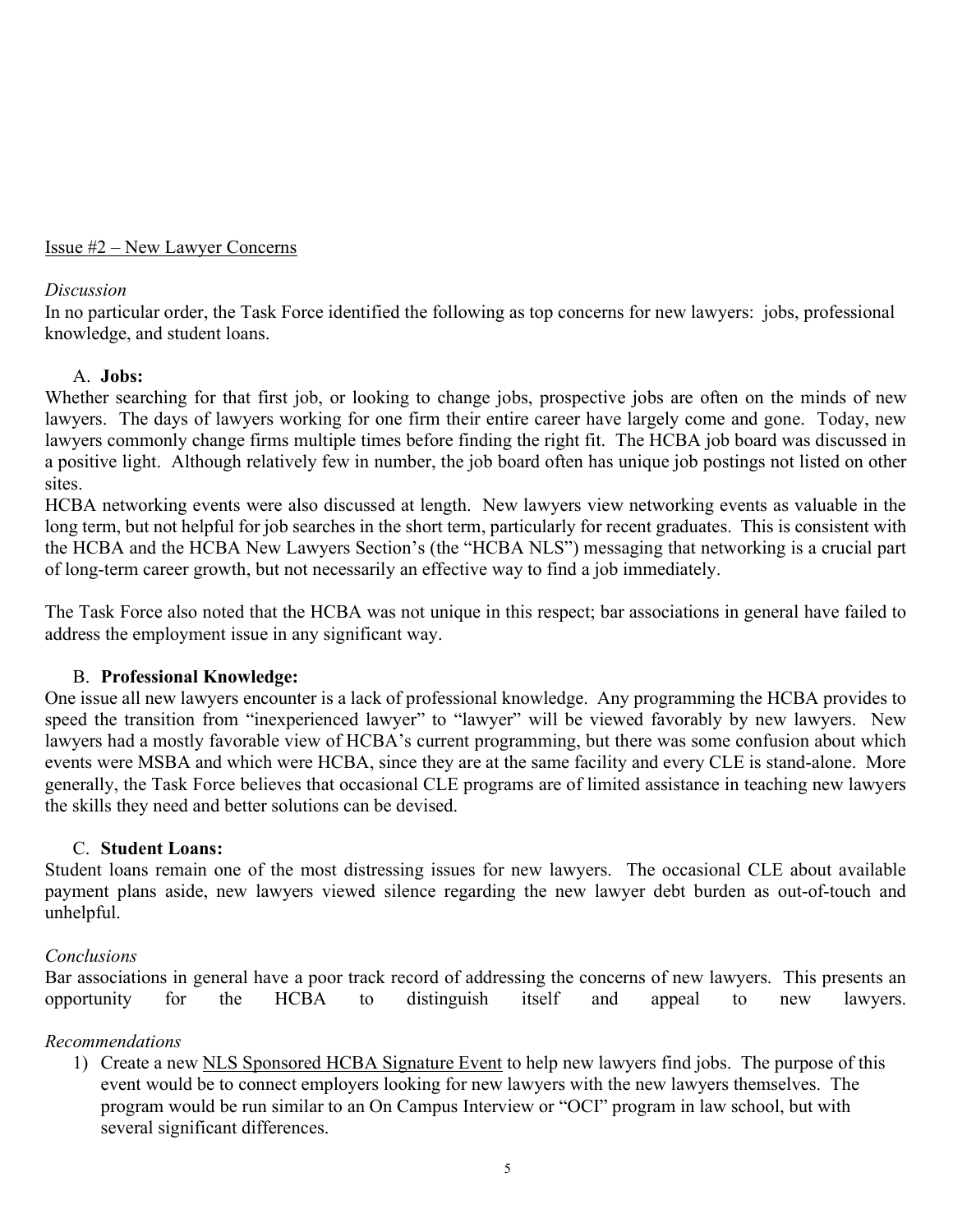# NLS Sponsored HCBA Signature Event – Detailed Proposal & Program Highlights:

- Employers interested in hiring new lawyers would register for the event and post their job openings on a member-only HCBA portal. Then at the event, each employer would have its own private space where it could conduct interviews.
- Job postings may include certain requirements to ensure the employer is interviewing qualified candidates, such as "position requires 3 years' experience" or "candidate must have litigation experience", but postings would not be permitted to include any restrictions related to grades, either directly or indirectly (GPA, law review, graduating "with honors", etc.).
	- o The Task Force strongly believes that in order to appeal to all new lawyers, the process of securing interviews must be both completely transparent and completely independent of grades or resumes. The percentage of new lawyers graduating Order of the Coif, Magna Cum Laude, and Cum Laude is at most 30% combined. It is imperative that the HCBA appeal to a broader pool of lawyers than that.
- When a new lawyer registers for an interview through the HCBA portal, the applicant's resume would be reviewed by either HCBA staff or NLS board members to ensure the applicant met the requirements of the position. Applicants would be chosen for interviews on a first-come-first-served basis.
	- o The Take Force does not want applicants to blindly apply to all jobs, so applicants would have a 2 strikes policy. Where an applicant applied to two or more jobs for which he or she did not qualify, the applicant would be pulled from the system and not permitted to interview at that event. If it were to happen again at a future event, the applicant would be banned permanently.
	- o Applicants would be limited to a certain number of interviews per event depending on the number of employers registered. The default would be three.
- Registered employers must guarantee they will conduct a certain number of brief (15-30 minute) in-person interviews at the event.
	- o If an employer's roster was not fully booked, or an employer met a qualified candidate that spoke with them informally, the firm could accept additional interviews at its discretion.
- Each interviewee would be assigned a random number during the application process, and employers would not have access to an applicant's name or resume before the interview. Applicants would be expected to bring a copy of their resume to the interview and deliver it at that time.
	- o By disconnecting the interview process completely from a person's name and resume, we create an environment where new lawyers who may otherwise be rejected by an employer's automated application system have the chance to meet a potential employer face-to-face, practice their interview skills, get a business card for future networking, and maybe impress someone enough for a second interview. This type of experience provides a strong answer to the question of "what is the value of the HCBA to a new lawyer?"
- The Task Force suggests there also be a networking happy hour after the event to encourage additional and more candid interactions. This would provide new lawyers what they always ask for: a chance to mingle with lawyers actively looking to hire them.
- Recruiters would be invited to attend the event, but could only conduct interviews for positions that are currently available.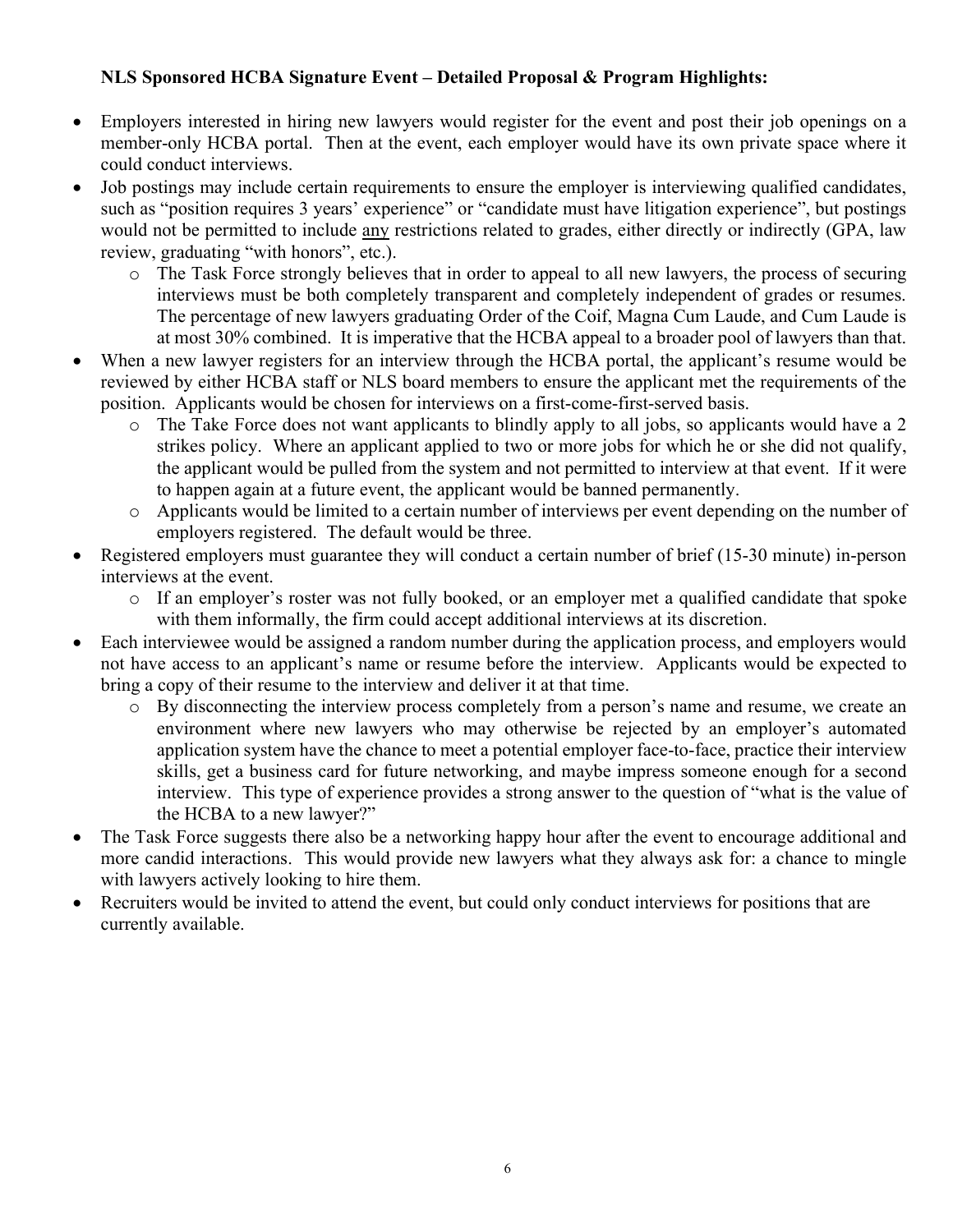# NLS Sponsored HCBA Signature Event – Detailed Proposal & Program Highlights, continued:

- Ideally, the event would be hosted twice a year, between 4-6 weeks after Bar Exam results are available. This timing serves several purposes:
	- o It is soon enough in time to the Bar Exam that jobs will still be top of mind for every new lawyer, but long enough after the exam that new lawyers with jobs already lined up will not sign up for the event unnecessarily and take valuable spots from new lawyers still looking for that first job.
	- o It encourages immediate HCBA membership. In order to sign up for this event, lawyers must be members of the HCBA – joining the HCBA and immediately attending a large job fair hosted by the NLS is a great introduction to the value the HCBA provides.
- The Task Force recommends that job seekers be limited to HCBA members only, with no exception for non-members willing to pay a premium fee. This would demonstrate clearly that there is significant value to joining the HCBA for new lawyers.
	- o The HCBA currently offers a free year of membership to new lawyers in their first year of practice, so requiring membership to attend this event will not be a financial burden for first year lawyers. Further, when combined with this report's recommendation to eliminate HCBA dues for judicial law clerks, the Task Force believes limiting this event to only HCBA members will help drive new lawyer membership growth.
- Future opportunity for expansion and growth:
	- o The Task Force discussed the possibility of expanding the event to include non-lawyers as well. In the expanded event, firms would also be allowed to search for administrative staff, paralegals, and other legal-adjacent positions. These postings would be on the public HCBA website while lawyer postings would be in the members-only section.
	- o The Task Force decided against recommending the expanded program at this time due to the increased complexity, but if the event has difficulty attracting a sufficient number of employers, this would be one possible way to encourage greater participation.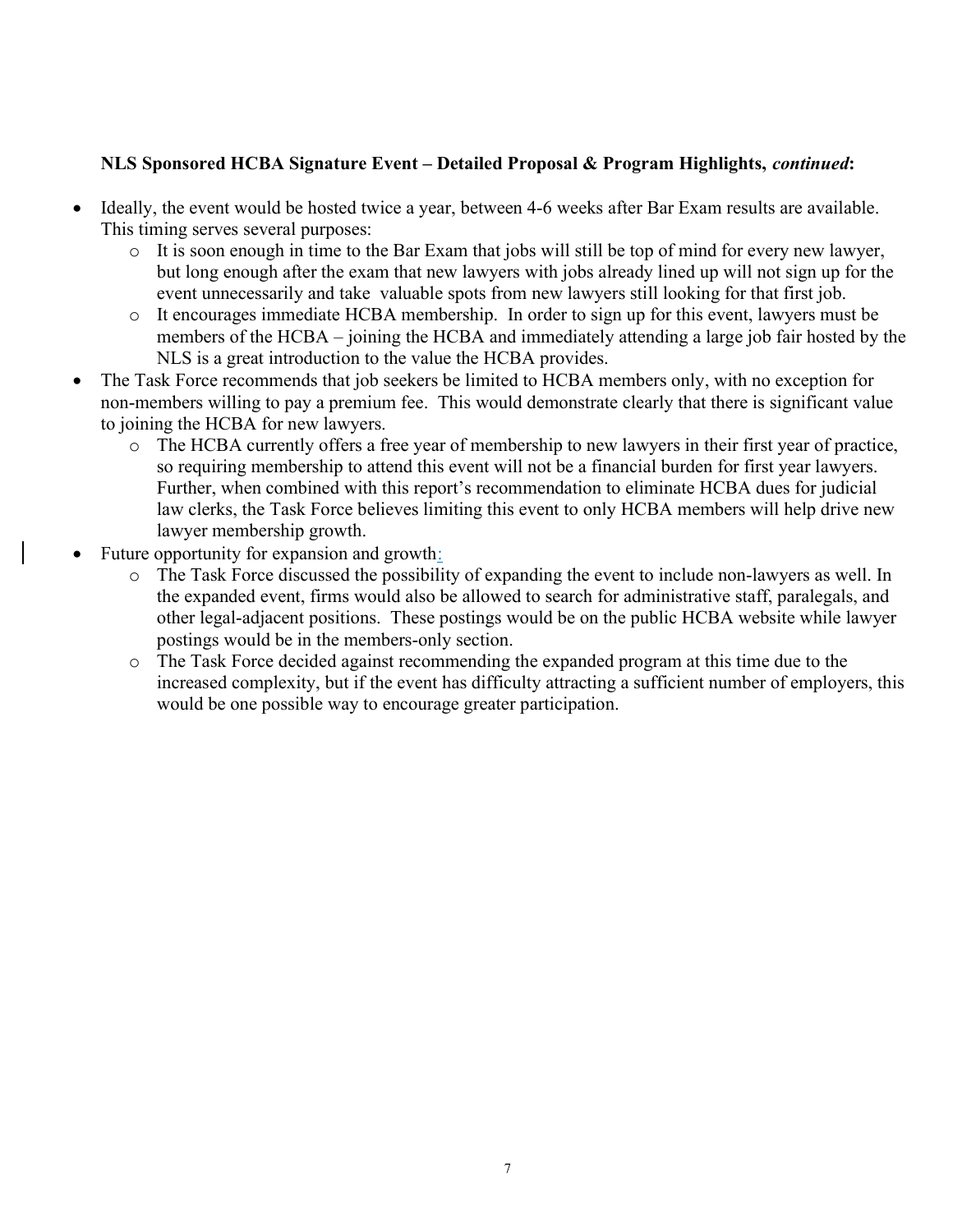2) Create a Complete Practice CLE Series for newer lawyers with a focus on teaching new lawyers how to actually practice law in a particular area, from the ground up. Currently, CLEs are either intended to be approachable for all, meaning attorneys need not know anything about the area of law before attending, or they are intended to be for expert practitioners, often examining the narrow impacts of an esoteric law change or Supreme Court dissent. However, many lawyers lie somewhere between complete novice and expert practitioner. To bridge the gap between these extremes, we propose creating programming to help teach new lawyers more than just the legal fundamentals. This type of material will help set the HCBA's CLE programming apart from other providers and deliver a unique value to Minnesota new lawyers.

# Complete Practice CLE Series Detailed Proposal and Program Highlights:

- A complete CLE Series would take place over one or two years.
- Courses would be rated to reflect the appropriate knowledge level to appreciate the content (100, 200, 300, 400 level), and build upon each other in the same manner as academic courses.
- Unlike in academia, attending a 100 level CLE would not be required before attending a 400 level CLE, but it would give the attendee an indication as to whether they will be in a good position to understand the material. It is both unpleasant and unproductive to sit through an unhelpful CLE because it is either far too complex or far too simple for your current level.
- As an example, an estate planning CLE Series taking place over the course of one year could look something like this:
	- o Estate Planning in Minnesota: An Overview of Relevant Law and Resources (100)
	- o Drafting Estate Documents for Your First Client (200)
	- o Unique Considerations for Elderly Clients: Incapacity, Medicaid, and Trusts (300)
	- o Special Needs Trusts: Drafting and Considerations (400)
- Some courses in the series should also include hands-on skills-based training, as appropriate. Effective practice requires developing legal skills as well as legal knowledge, and such skills are often more effectively absorbed through experiential learning.
	- o For example, within a trial practice CLE Series, skills-based courses could include depositions, cross examinations, and closing arguments. For each of these, new lawyers would be able to actually practice these skills in the course, not just listen to presenters talk about deposition strategy.
	- o As necessary, some skills courses could develop into their own CLE "mini-series," with each miniseries meeting several times over a number of weeks. Proposed mini-series topics include:
		- Drafting Contracts hands-on practice each week with a different type of contract, drafting skill, or negotiation tactic.
		- $\blacksquare$  Client Interactions practice role playing with topics such as the first meeting, relationship building, explaining legal topics to clients, and best practices.
		- How Does "Court" Actually Work? the nuts and bolts of how to actually file and interact with the court, including discussion about the differences in communicating with the judge, opposing counsel, opposing counsel's staff, and court staff, and practice with each, as well as what you can expect in terms of communication from the court.
		- Negotiation and Mediation a deep dive into working with clients and opposing counsel which would include tactics and strategy on topics such as, "how much do I reveal upfront?" and "Help! My client doesn't want to settle!" followed by a skills portion to put new knowledge into practice.
- Targeted skills-based courses will help new lawyers bridge the gap between academic knowledge and practical knowledge and encourage meaningful in-person interaction at CLEs. Further, structuring CLEs this way will maximize their value for new lawyers and distinguish the HCBA from other CLE providers.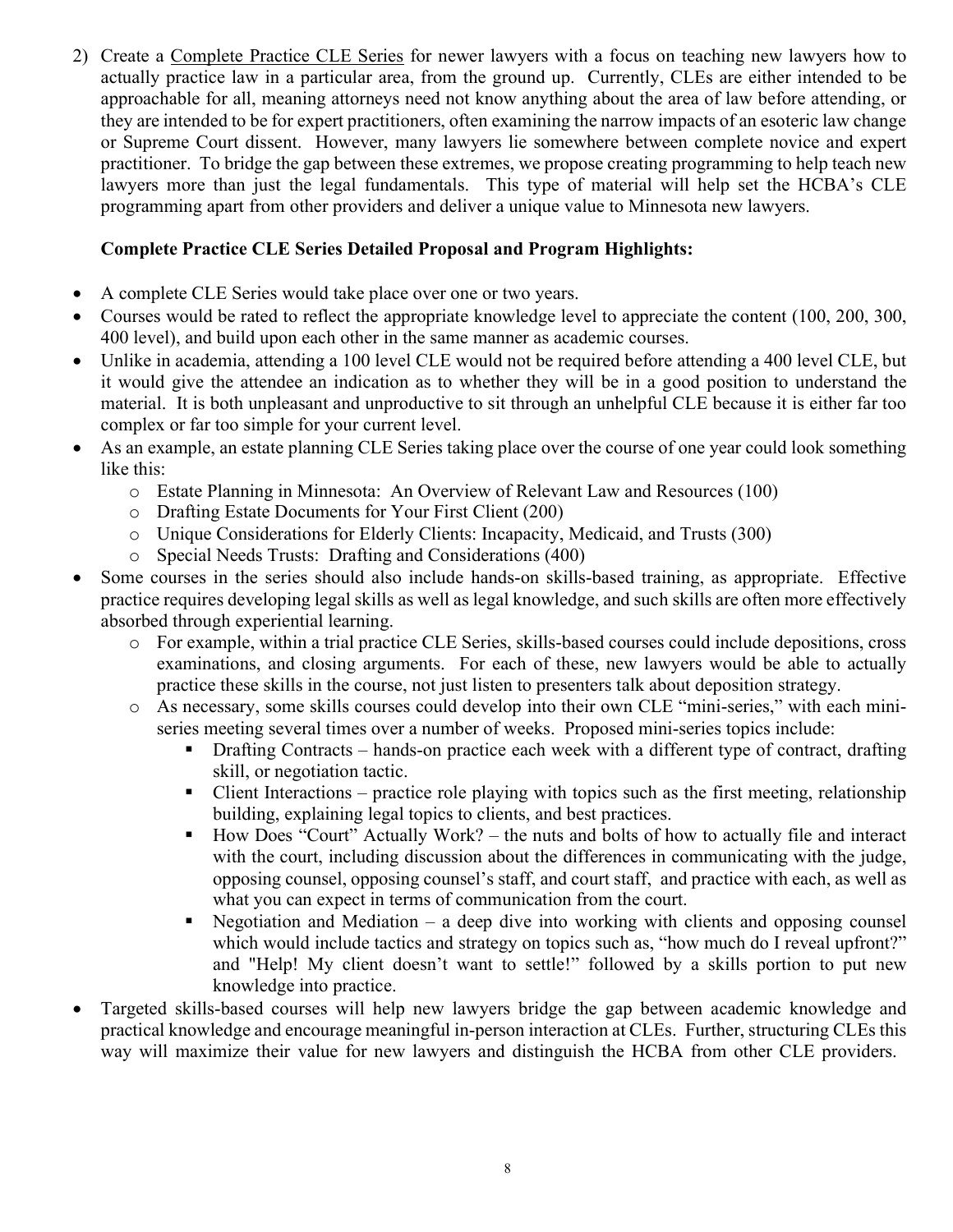- 3) Acknowledge the student loan burden new lawyers face and advocate for their interests.
	- o The Task Force recognizes the HCBA cannot solve the student loan crisis. However, the HCBA's new lawyers need an advocate to speak out about the crushing debt they face.
		- i. This is an issue that affects Minnesota government lawyers and non-profit lawyers. Last year, over 99% of those applying for public sector loan forgiveness were denied by the Department of Education. The HCBA could add its voice in support of Minnesota public interest attorneys seeking loan forgiveness after 10 years of public service.
		- ii. This is an issue that affects the access to justice gap. Unless a lawyer commits to a lifetime of debt, it is impossible for lawyers with law school loans to pay their bills and work in the government or non-profit sectors. Tuition at the University of Minnesota Law School costs over \$150,000 (just for tuition) which almost inevitably requires one of the aforementioned unforgiveable loans. This is utterly incompatible with the average public sector starting salary of \$46,700 (both tuition and salary referenced above as of 2015). The HCBA could acknowledge that this burden is a major reason why so much work in the access to justice gap is left undone.
		- iii. This is an issue that affects Minnesota private sector lawyers. Median salary in 2014 in the private sector from the University of Minnesota was \$110,000. However, salaries were aligned in a bimodal distribution with a cluster of high salaries (\$130,000 and above) and a cluster of low salaries (\$65,000 and below) and very little in between.

Despite all of this, bar associations across the country remain unresponsive to the issue. The Task Force recommends the HCBA demonstrate its commitment to new lawyers and its leadership among other bar associations by advocating for the interests of its new lawyers. Steps such as publicly acknowledging the issues new lawyers face, taking an official advocacy position on the public sector loan forgiveness debacle (as well as a separate and additional position on student loan debt more broadly), and consistently publishing articles in the Hennepin Lawyer that address student debt will help raise awareness of this issue in the legal community and demonstrate to new lawyers that the HCBA understands and supports them.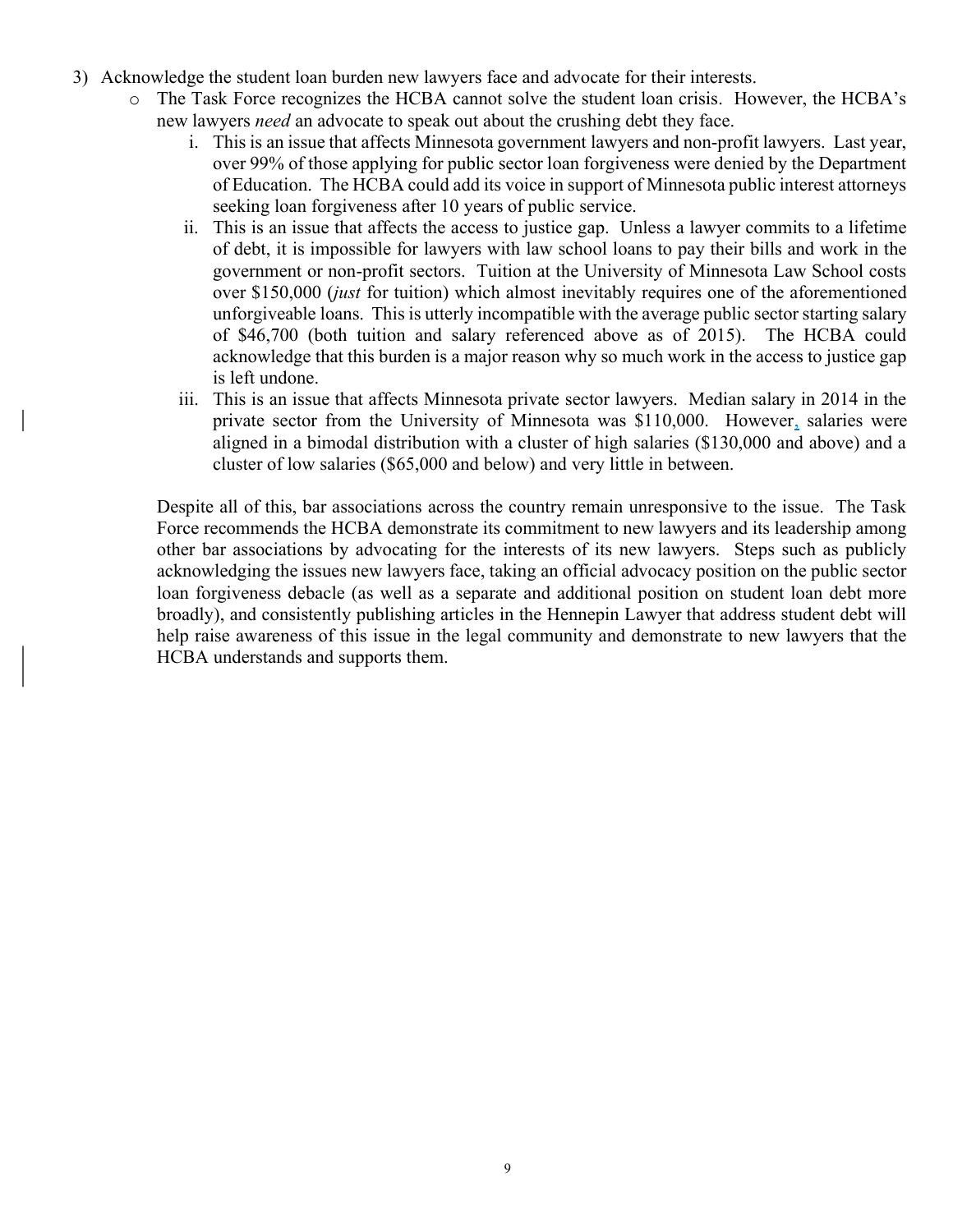# Issue #3 – Membership Value

### **Discussion**

Membership is declining in voluntary bar associations, both in Minnesota and across the country, because bar associations are struggling to explain the value they provide. New lawyers often do not understand what value they would receive from joining the HCBA.

Some new lawyers cited the financial cost of membership as a reason they declined to join the HCBA or other bar associations. This concern was commonly cited among new lawyers whose employer cannot, or will not, pay for bar dues, such as government lawyers, judicial law clerks, and lawyers at small law firms.

### Conclusions

- New lawyers are not receiving enough value in bar membership.
- The financial cost of HCBA membership is prohibitive for certain subsets of new lawyers.

# Recommendations

- 1) Implement the ideas proposed throughout this report and continue to actively query the new lawyer community in the future.
	- o New lawyers have different needs than more experienced lawyers, and these needs can change rapidly. It is imperative that the HCBA endeavors to understand the needs of its newest members, takes these needs seriously, and acts boldly to support new lawyers.
- 2) Eliminate all bar dues for judicial law clerks, and work with the MSBA to do the same.
	- o Many new lawyers clerk for one to two years before transitioning into more permanent positions in private practice or in government. During this time, ethics rules prohibit law clerks from joining many non-profit organizations or serving on their boards, but there is an exception for bar associations. Further, law clerks receive relatively modest compensation and their bar dues are not paid for by the court. Waiving all dues for law clerks will provide an opportunity for them to get involved with the HCBA and the HCBA NLS during their clerkship. The relationships developed during this period will help encourage new lawyers to continue as paying members after their clerkships are over, increasing paid memberships over time.
- 3) Build and promote an active list-serve for new lawyer legal questions.
	- o The Task Force was strongly in favor of a system that would allow new lawyers to ask one another legal questions in a safe, private, and ethical way. It is common among new lawyers to feel overwhelmed and unknowledgeable about the practice of law for their first several years, and it is not always feasible or possible to ask questions of a more senior attorney at their firm. The list-serve would help new lawyers learn, provide a value-add to them, and help foster a community. Further, while it may be true that there is no such thing as a stupid question, that still does not mean new lawyers want to test this theory with their supervising attorney any more often than is absolutely necessary.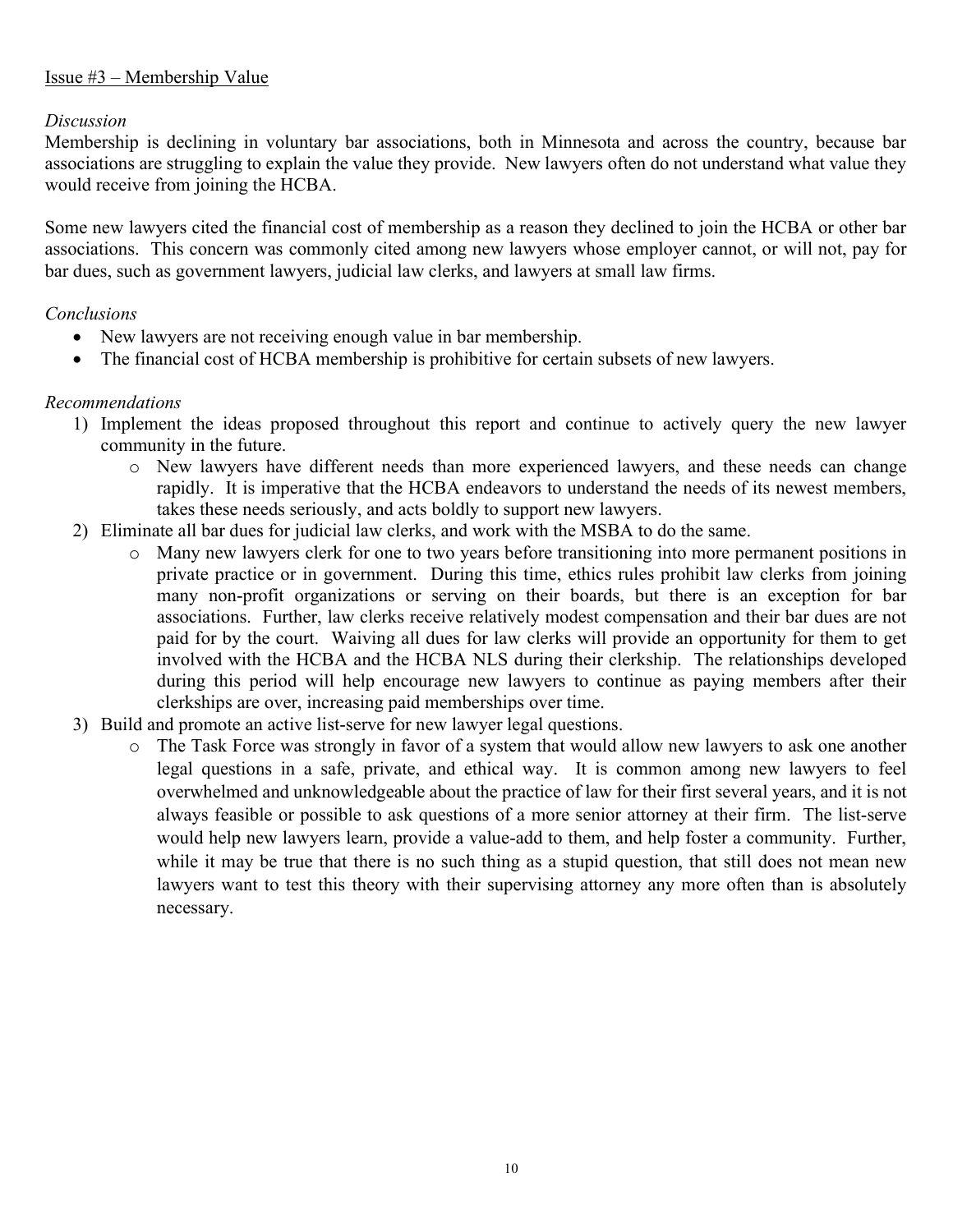# Issue  $#4$  – Inclusiveness

# Discussion

As the HCBA's offices are located in downtown Minneapolis, and many of the lawyers involved in the HCBA work in city as well, it makes sense that most events are hosted downtown. However, hosting events beyond the city limits could help drive attendance. There is also untapped membership potential in the public sector.

# Conclusions

There is untapped membership potential in the greater Hennepin County area.

# Recommendations

- 1) Partner with small to mid-sized local firms and/or companies for a "Parade of Homes" series of socials.
	- o Most HCBA events are hosted downtown, and therefore attendance is driven by downtown large firm lawyers, but Hennepin County extends beyond the immediate Metro Area. Hosting HCBA social events outside the downtown Minneapolis core at small to mid-sized firms, or at large companies with in-house counsel, would be an interesting change of venue that would appeal to new and seasoned lawyers alike.
	- o For a related event, the Task Force also recommends NLS reach out to local government lawyers and coordinate events involving prosecutors, public defenders, and other public sector lawyers.
- 2) Provide value to new lawyers of solo and small firms by hosting a Law Fair Event.

# Law Fair Event – Detailed Proposal and Program Highlights:

- The event would be open to the public and designed for solo and/or small firm lawyers to help them meet clients and provide free advertising. The event would allow individuals seeking legal services to meet with multiple lawyers practicing that type of law and choose someone to work with, all at once.
- Ideally, this would be a joint event co-sponsored by the HCBA, MSBA, and RCBA. The event would be similar to a job fair, except in this case, the lawyers are in the "booths" and potential clients are the attendees.
- For this event, solo lawyers or small firms would register and self-identify *one* practice area in which they were seeking clients (business/estate planning/litigation/criminal defense/etc.). The lawyer/firm would then receive an assigned booth in the general area as the other lawyers/firms of its practice area.
	- o This way, a potential client interested in speaking with lawyer about criminal defense can easily speak with lawyers from multiple firms, all in one place, and decide that day who to engage for services, should he or she choose to do so. Attendees could schedule future appointments to meet with the lawyer, but providing legal advice, executing contracts, or signing retainers at the event would be prohibited. The event would be for marketing purposes only.
- This event would be a major benefit for solo/small firm lawyers searching for clients and interested in gaining exposure, and particularly for new solo/small firm lawyers responsible for their own lead generation.
	- o Starting a solo practice or small firm is often the hardest part HCBA membership is now providing a unique value-add for that.
	- o This event would require some advertising so that potential clients would learn about it and attend, but this advertising would also help raise the HCBA's profile around the Metro Area and help keep the association top of mind among lawyers throughout the county.
- There are certainly ethics issues to resolve whenever lawyers meet with clients, but if the event is treated purely as a marketing event in which no legal advice may be provided, the Task Force believes the ethical concerns could be mitigated. If so, this event could prove to be a significant enticement for many solo and small firm lawyers who are undecided about joining, or maintaining, membership in the HCBA.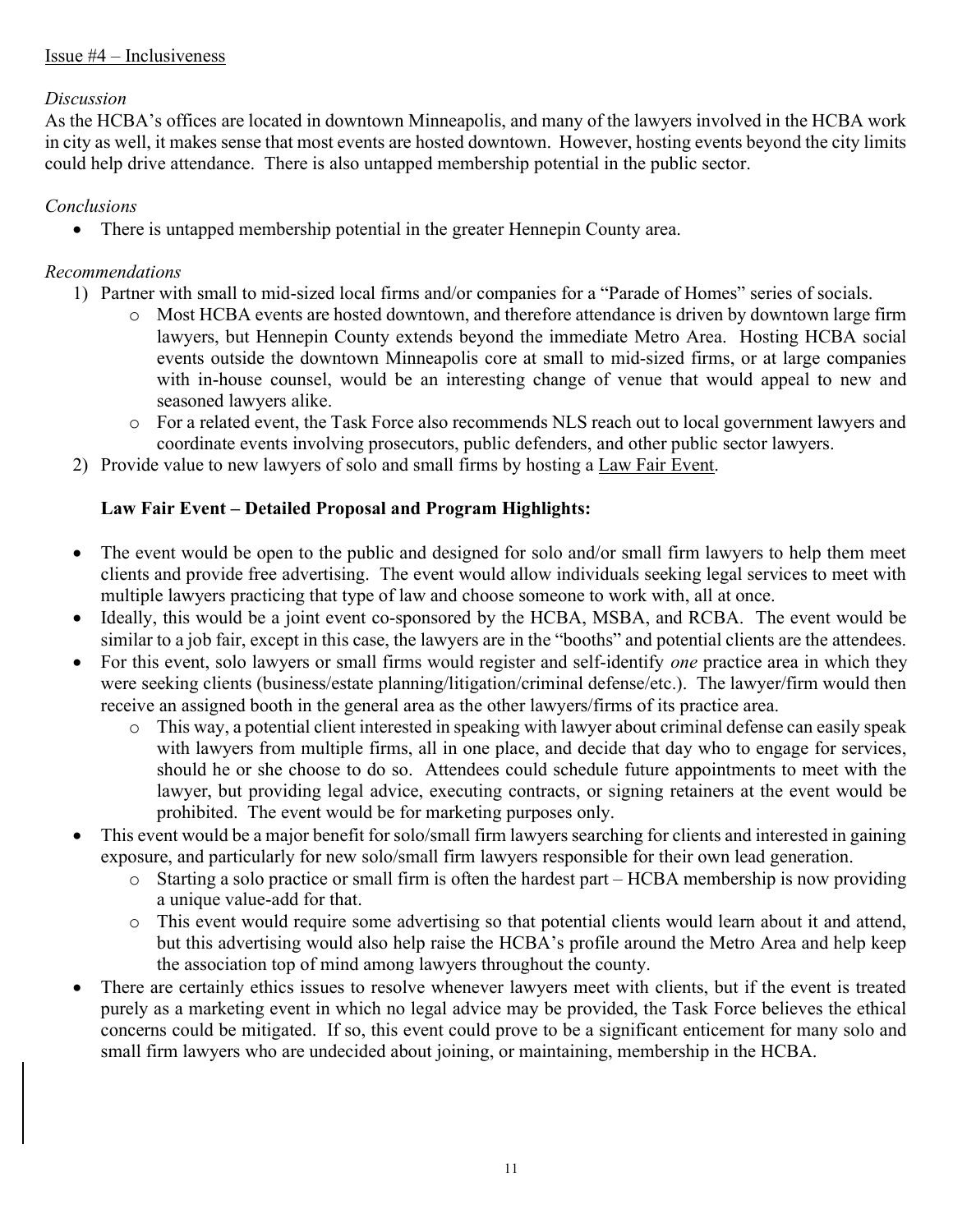# Implementation & Next Steps for the HCBA New Lawyer Section

The Task Force took the critical first steps of identifying the issues and proposing solutions to the problem at hand. But it is the HCBA NLS, and the HCBA as a whole, that must work to implement these changes.

#### A Look Back at the 2019-2020 Bar Year

To begin, the HCBA NLS had one of its most engaging and productive years in its history. The Section hosted a record number of CLEs and social events with strong attendance throughout, though events were not just the usual fare. Sure, you could still grab a drink after work at one of our pop-up social events, but the Section also embraced the Minnesota Supreme Court's Call to Action regarding attorney wellness and worked to create new events beyond the traditional "drinks at a bar" social. This past year, NLS hosted an Escape Room event, continued our popular "net-workout" series, and worked with Lawyers Concerned for Lawyers to host a wellness CLE. The Section continues to strengthen ties with local law schools and improve connections with law students through our outstanding membership engagement efforts. NLS also arranged an in-person training so that board members, as well as all other interested new lawyer attendees, can serve their community by volunteering with Wills for Heroes.

The rise of COVID-19 derailed many of the plans we made for the spring, but we adapted quickly. NLS hosted a timely remote-only CLE that addressed recent changes to student loans and repayment related to COVID-19, and also hosted a well-received virtual trivia event.

However, arguably the most important work done by NLS this spring was not related to a planned event at all. On April 22, 2020 the Minnesota State Supreme Court established a public comment period for the petition filed by the Minnesota State Board of Law Examiners that sought changes to the timing of the July 2020 Bar Exam and certain amendments to the Student Practice Rules. In response, the NLS drafted and filed its first-ever Comment, urging the Court to consider cancelling the July 2020 Bar Exam due to the unavoidable dangers presented by COVID-19, move toward administering an online-only Bar Exam in September 2020, and expand the amendments proposed by the Minnesota State Board of Law Examiners to be more inclusive. Submitting the Section's first-ever Comment on behalf of all HCBA new lawyers to the Minnesota legal community would have been enough of an achievement by itself, but our efforts were further rewarded when NLS was specifically named in the Court's Administrative Order as having identified issues that required further review and study.

# A Look Forward to the 2020-2021 Bar Year

As law firms and companies throughout Minnesota transition to remote work due to the ongoing COVID-19 pandemic, and with no end in sight, everyone has had to adjust and learn to work differently. Though our new virtual lifestyle is still in its infancy, NLS has found an opportunity to connect its members in a new way: through Zoom. As mentioned above, NLS has begun hosting events during the pandemic virtually with great success. Although there was initial concern that virtual events would struggle to draw significant attendance, to this point, we have found the opposite. For whatever reason, many members are finding it easier to make time to attend virtual events than in-person ones, and we believe it is more important now than ever to provide opportunities for social interaction for HCBA members during this time of isolation due to COVID-19.

In addition to the social aspect, the NLS believes that challenges presented by COVID-19 highlight the importance of bar membership from a networking and career perspective as well. With social distancing and no in-person networking, there are few opportunities for new lawyers to connect with more experienced attorneys organically for advice, networking, and possible employment. New lawyers need these opportunities to develop and grow and NLS is here to provide them. Furthermore, many new lawyers are likely feeling particularly anxious about job prospects at this time, as many firms have scaled back new graduate hiring due to the financial impact of COVID-